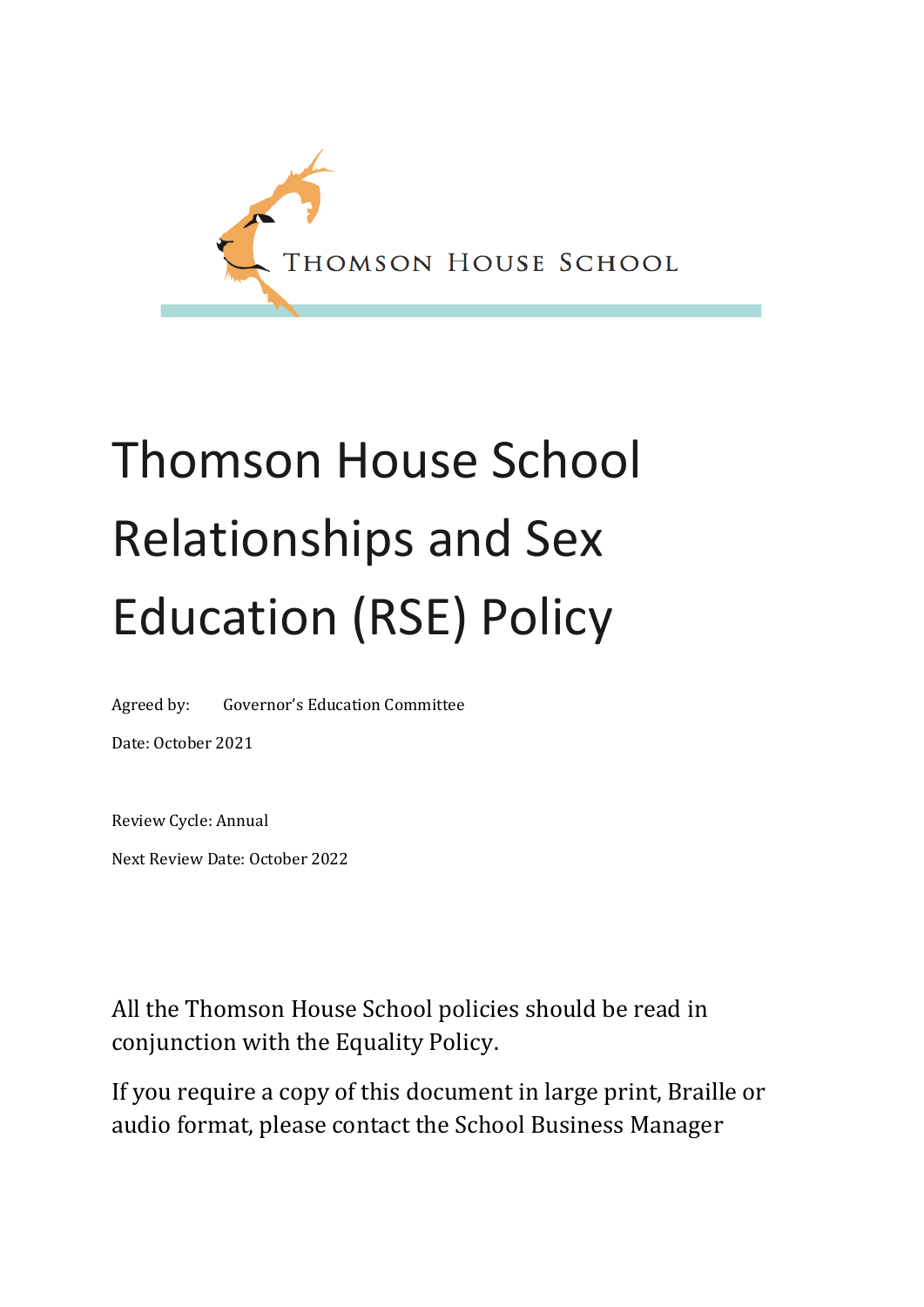#### **Overview**

Thomson House School believes that throughout their primary school life all children should acquire understanding, skills, knowledge and positive beliefs and attitudes about relationships, feelings, sexuality and sex. THS is a non-denominational, fully inclusive school which understands and values family life alongside stable and loving relationships. The school's values of Curiosity, Kindness and Courage help to promote this ethos and underpin the curriculum. Thomson House School believes that it is important for young children to be introduced to Relationships and Sex Education in a safe and secure environment at school.

The curriculum is also underpinned by oracy – effective teaching of RSE can make a significant contribution to the development of the personal skills needed by pupils if they are to establish and maintain happy, trusting and meaningful relationships. It also enables young people to talk about any issues, thereby enhancing an ability to make responsible, informed decisions and choices, both now and in the future.

The teaching of RSE contributes to promoting spiritual, moral, social and cultural education. It also aids the mental and physical development of pupils at school. It forms part of the wider PSHE (Personal Social Health Economic) curriculum.

This policy was written in conjunction with the parents, Governors, senior leaders, staff and pupils at Thomson House School as well as the school nurse and other associated professionals.

#### **Definition**

Relationships and Sex Education is the lifelong learning about positive and trusting relationships; physical changes and growth; and moral and emotional development in the way individuals relate to each other. It is about teaching an understanding the importance of stable, loving relationships, including marriage, that value respect, love and care. It is also about the teaching of sex, sexuality, sexual health and of birth.

#### **Relationships Education and the law**

This policy has been written in line with the relevant requirements of the Equality Act 2010 and the Children and Social Work Act (2017), the latter of which makes compulsory the teaching of Relationships and Health Education for all pupils in primary schools.

This policy should be read in conjunction with Keeping Children Safe In Education (2021); and the SEND Code of Practice: 0 to 25 year olds (2014)

THS understands that, according to the provisions of the Equality Act, schools must not unlawfully discriminate against pupils because of their age, sex, race, disability, religion or belief, gender reassignment, pregnancy or maternity, marriage or civil partnership, or sexual orientation (collectively known as the protected characteristics). THS will also make reasonable adjustments to alleviate disadvantage and be mindful of the SEND Code of Practice when planning for RSE.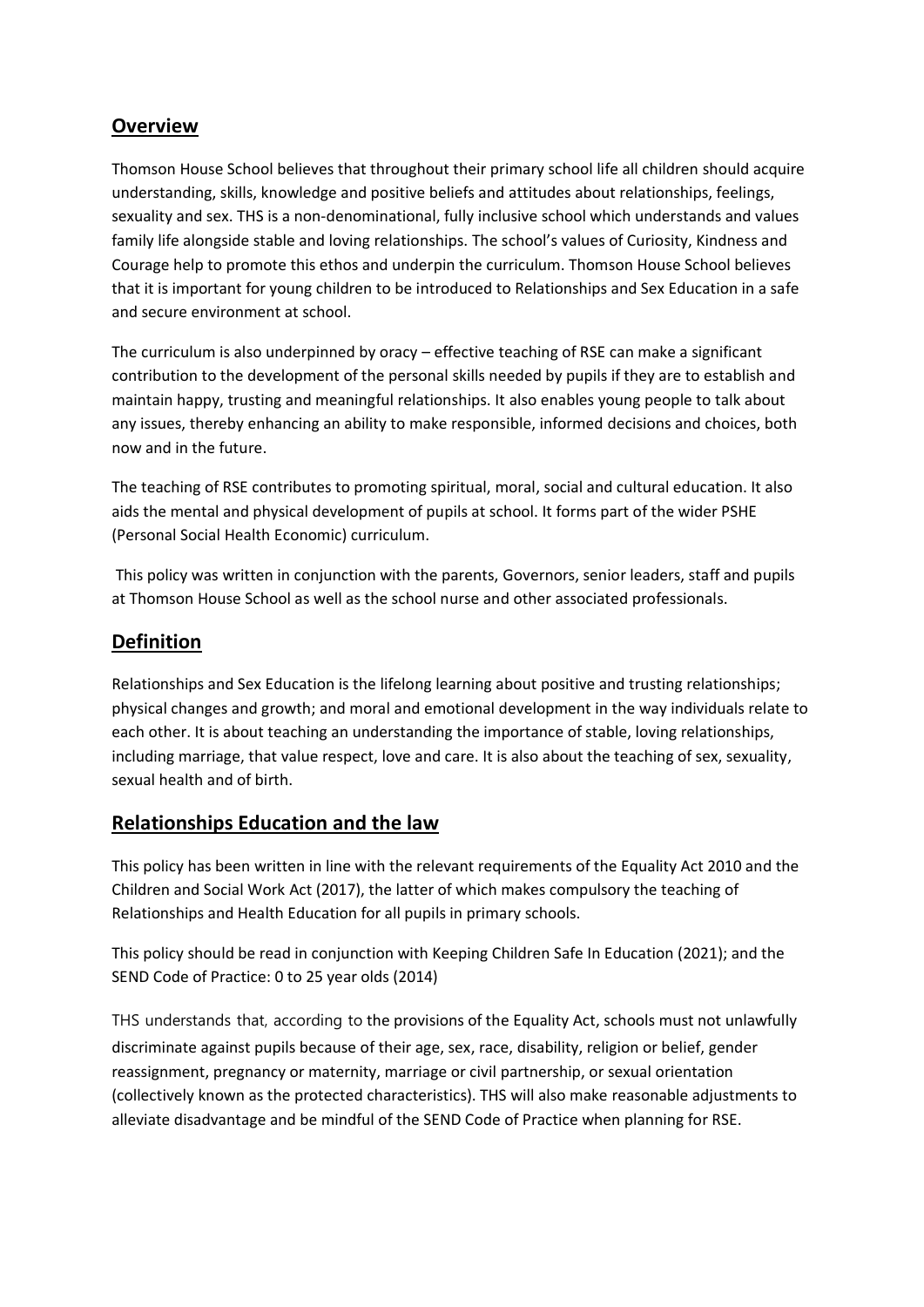Teaching of RSE will reflect the law (including the Equality Act 2010) as it applies to relationships, so that children clearly understand what the law allows and does not allow, and the wider legal implications of decisions they may make.

#### **The Right to Withdraw**

THS is aware that parents have the right to withdraw their child/ren from some or all of sex education delivered as part of statutory RSE. There is no right to withdraw from Relationships Education, Health Education or the science curriculum.

The Head Teacher will discuss with the parents the benefits of receiving sex education and any detrimental effects that withdrawal might have on the child. This could include any social and emotional effects of being excluded, as well as the likelihood of the child hearing their peers' version of what was said in the classes, rather than what was directly said by the teacher.

Once those discussions have taken place, except in exceptional circumstances, the school will respect the parents' request to withdraw the child. If a pupil is excused from sex education, the school will ensure that the pupil receives appropriate, purposeful education during the period of withdrawal.

THS is a non-denominational school. However, the school understands that some families at school may hold religious beliefs. The religious background of all pupils will be taken into account when planning teaching, so that the topics that are included in the core content are appropriately handled. THS will ensure compliance with the relevant provisions of the Equality Act 2010, under which religion or belief are amongst the protected characteristics.

## **Children with Special Educational Needs & Disabilities**

RSE at Thomson House School is accessible for all pupils. The teaching of RSE will be differentiated and personalised in line with the needs of pupils. THS is mindful that it has a duty to prepare children for their next stage of education, and for the transition towards adulthood.

However, THS is also aware that some children with SEND may be vulnerable and therefore may need explicit teaching of healthy relationships above and beyond that of non-SEND pupils. The school will aim to provide for each child, taking their individual needs into account. As with all subjects, THS will ensure that the teaching is sensitive, age-appropriate, developmentally appropriate and delivered with reference to the law.

The Right to Withdraw applies to all pupils, including those with SEND. Please see the notes above in relation to discussions with the Head Teacher regarding the right to withdraw a pupil from Sex Education. The Head Teacher will take a pupil's specific needs into account when making this decision alongside the parents.

# **RSE within the PSHE curriculum**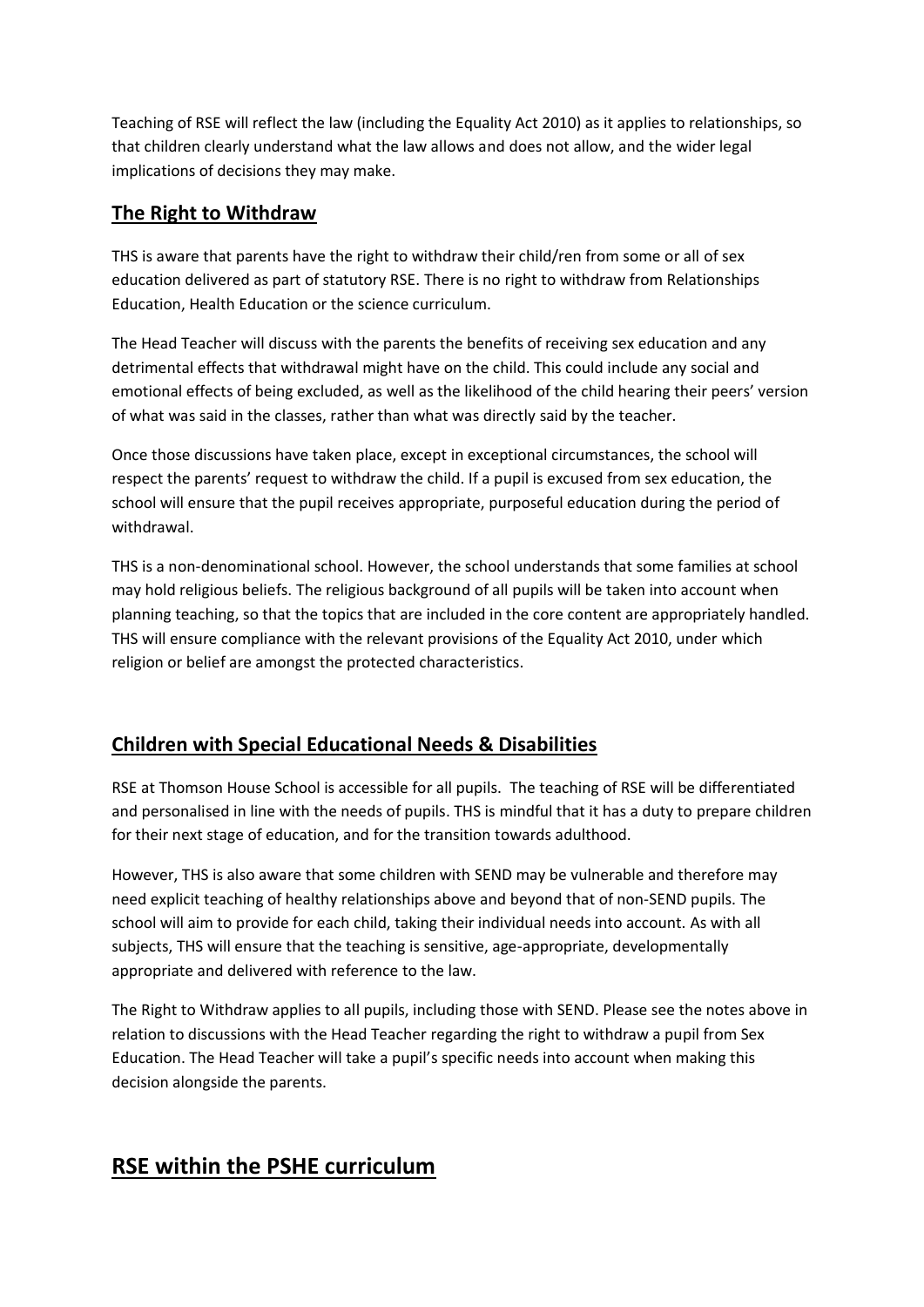At Thomson House School the teaching of Relationships and Sex Education will take place within the Personal, Social, Health & Economic weekly lessons.

Class teachers will teach RSE lessons, sometimes (although not always) supported by an Assistant Teacher. The children will be taught in mixed gender and mixed ability classes.

Teachers will follow the medium-term plans put in place for PSHE, which incorporate RSE teaching in the Spring term. Parents will be given notice in the first half of the Spring term and resources will be shared at a parent workshop well before the lessons begin.

The scheme of work which THS follows is the Christopher Winter Project. Further details can be found on the school's website. However, teachers have the autonomy to be child-led if further learning opportunities arise within a lesson. The children's prior knowledge is assessed by class teachers, misconceptions are dealt with and correct vocabulary is taught.

The focus in school is on teaching the fundamental building blocks and characteristics of positive relationships, with reference to friendships, family relationships, and relationships with other children and with adults.

Pupils are taught about what a relationship is, what friendship is, what family means and who the people are who can support them. Pupils are taught how to take turns, how to treat each other with kindness, consideration and respect, the importance of honesty and truthfulness, permission seeking and giving, and the concept of personal privacy. Pupils are taught about establishing personal space and boundaries, showing respect and understanding the differences between appropriate and inappropriate or unsafe physical, and other, contact – these are the forerunners of teaching about consent, which takes place at secondary.

Teachers will talk explicitly about the features of healthy friendships, family relationships and other relationships which young children are likely to encounter. Drawing attention to these in a range of contexts will enable pupils to form a strong early understanding of the features of relationships that are likely to lead to happiness and security. This will also help them to recognise any less positive relationships when they encounter them and to know who to turn to for help.

The curriculum is divided into categories as follows:

1. Families and people who care for me - Pupils will know:

• that families are important for children growing up because they can give love, security and stability.

• the characteristics of healthy family life, commitment to each other, including in times of difficulty, protection and care for children and other family members, the importance of spending time together and sharing each other's lives.

• that others' families, either in school or in the wider world, sometimes look different from their family, but that they should respect those differences and know that other children's families are also characterised by love and care.

• that stable, caring relationships, which may be of different types, are at the heart of happy families, and are important for children's security as they grow up.

• that marriage represents a formal and legally recognised commitment of two people to each other which is intended to be lifelong.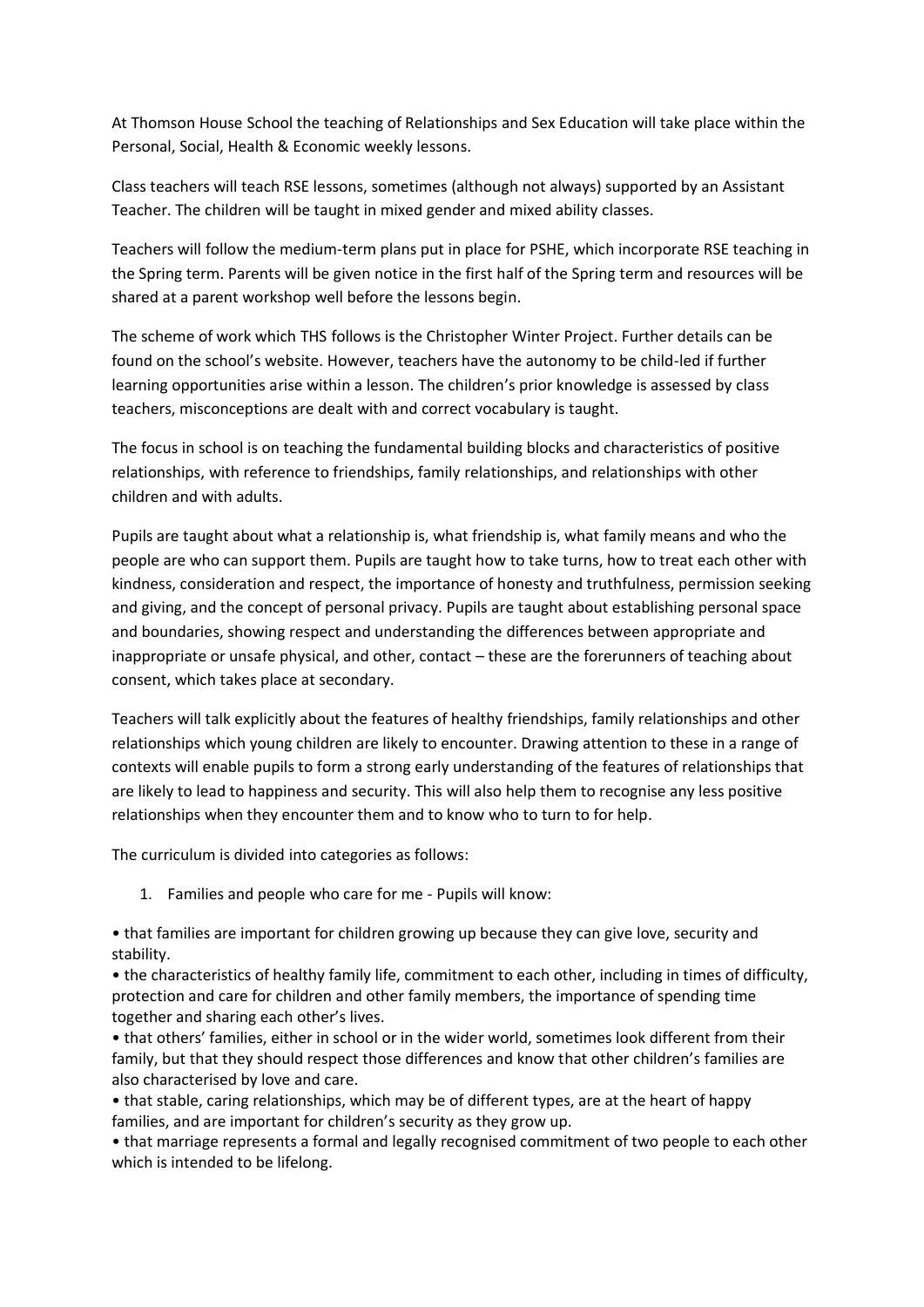• how to recognise if family relationships are making them feel unhappy or unsafe, and how to seek help or advice from others if needed.

2. Caring friendships - Pupils will know:

• how important friendships are in making us feel happy and secure, and how people choose and make friends.

• the characteristics of friendships, including mutual respect, truthfulness, trustworthiness, loyalty, kindness, generosity, trust, sharing interests and experiences and support with problems and difficulties.

• that healthy friendships are positive and welcoming towards others, and do not make others feel lonely or excluded.

• that most friendships have ups and downs, and that these can often be worked through so that the friendship is repaired or even strengthened, and that resorting to violence is never right.

• how to recognise who to trust and who not to trust, how to judge when a friendship is making them feel unhappy or uncomfortable, managing conflict, how to manage these situations and how to seek help or advice from others, if needed.

3. Respectful relationships - Pupils will know:

• the importance of respecting others, even when they are very different from them (for example, physically, in character, personality or backgrounds), or make different choices or have different preferences or beliefs.

• practical steps they can take in a range of different contexts to improve or support respectful relationships.

• the conventions of courtesy and manners.

• the importance of self-respect and how this links to their own happiness.

• that in school and in wider society they can expect to be treated with respect by others, and that in turn they should show due respect to others, including those in positions of authority.

• about different types of bullying (including cyberbullying), the impact of bullying, responsibilities of bystanders (primarily reporting bullying to an adult) and how to get help.

• what a stereotype is, and how stereotypes can be unfair, negative or destructive.

• the importance of permission-seeking and giving in relationships with friends, peers and adults.

4. Online relationships - Pupils will know:

• that people sometimes behave differently online, including by pretending to be someone they are not.

• that the same principles apply to online relationships as to face-to-face relationships, including the importance of respect for others online including when we are anonymous.

• the rules and principles for keeping safe online, how to recognise risks, harmful content and contact, and how to report them.

• how to critically consider their online friendships and sources of information including awareness of the risks associated with people they have never met.

• how information and data is shared and used online.

5. Being safe - Pupils will know:

• what sorts of boundaries are appropriate in friendships with peers and others (including in a digital context).

• about the concept of privacy and the implications of it for both children and adults; including that it is not always right to keep secrets if they relate to being safe.